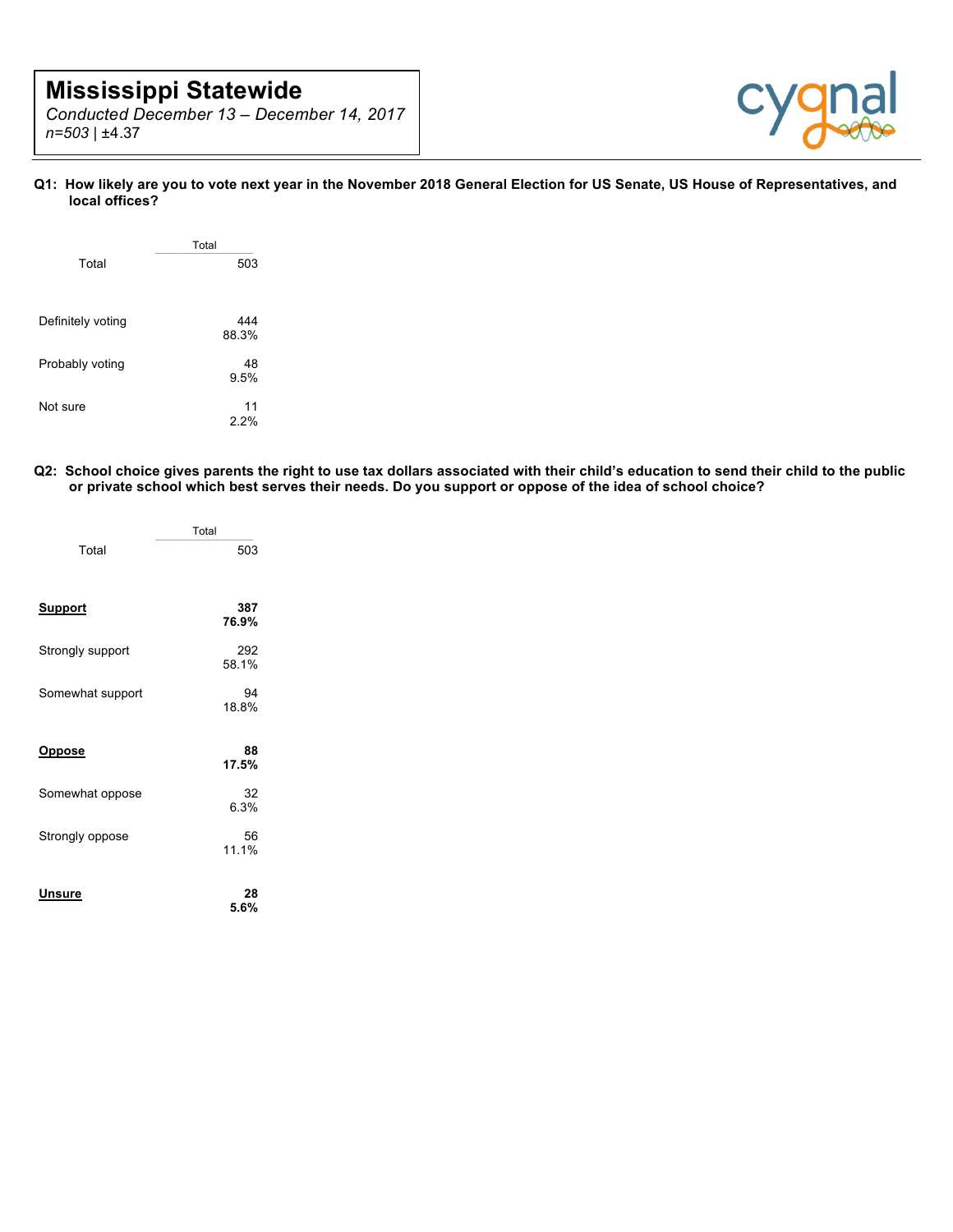**Q3: In 2015, the Mississippi legislature approved legislation that allows families of children with special needs to receive an education scholarship account to purchase education services such as private school tuition, tutoring, textbooks and therapy. Do you support or oppose the current education scholarship account program for students with special needs?**

|                  | Total        |  |
|------------------|--------------|--|
| Total            | 503          |  |
| <u>Support</u>   | 415<br>82.4% |  |
| Strongly support | 318<br>63.2% |  |
| Somewhat support | 96<br>19.2%  |  |
| <u>Oppose</u>    | 51<br>10.1%  |  |
| Somewhat oppose  | 25<br>5.0%   |  |
| Strongly oppose  | 26<br>5.1%   |  |
| Unsure           | 38<br>7.6%   |  |

#### **Q4: The Mississippi state legislature is considering expanding the current education scholarship account program to include all students. Do you support or oppose an expansion?**

|                  | Total        |
|------------------|--------------|
| Total            | 503          |
| <u>Support</u>   | 327<br>65.0% |
| Strongly support | 216<br>43.0% |
| Somewhat support | 111<br>22.0% |
| <u>Oppose</u>    | 119<br>23.6% |
| Somewhat oppose  | 57<br>11.3%  |
| Strongly oppose  | 62<br>12.3%  |
| Unsure           | 57<br>11.4%  |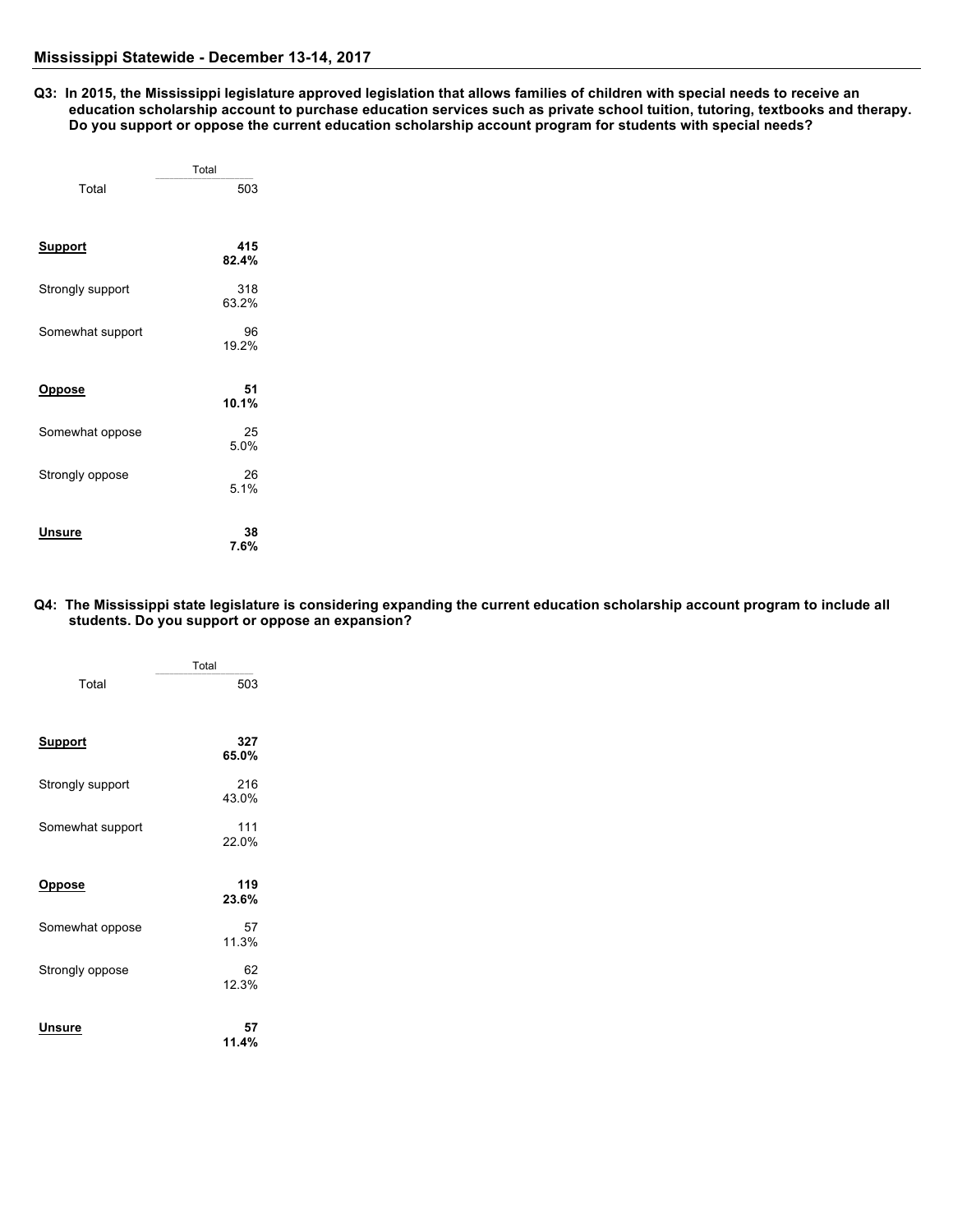#### **Q5: Would you be more or less likely to support a candidate for the state legislature who voted to expand the current education scholarship account program to include all students?**

|                         | Total        |
|-------------------------|--------------|
| Total                   | 503          |
| <b>Morel likely</b>     | 312<br>62.1% |
| Much more likely        | 189<br>37.5% |
| Somewhat more<br>likely | 123<br>24.5% |
| Less likely             | 120<br>23.7% |
| Somewhat less<br>likely | 53<br>10.5%  |
| Much less likely        | 67<br>13.3%  |
| Unsure                  | 71<br>14.2%  |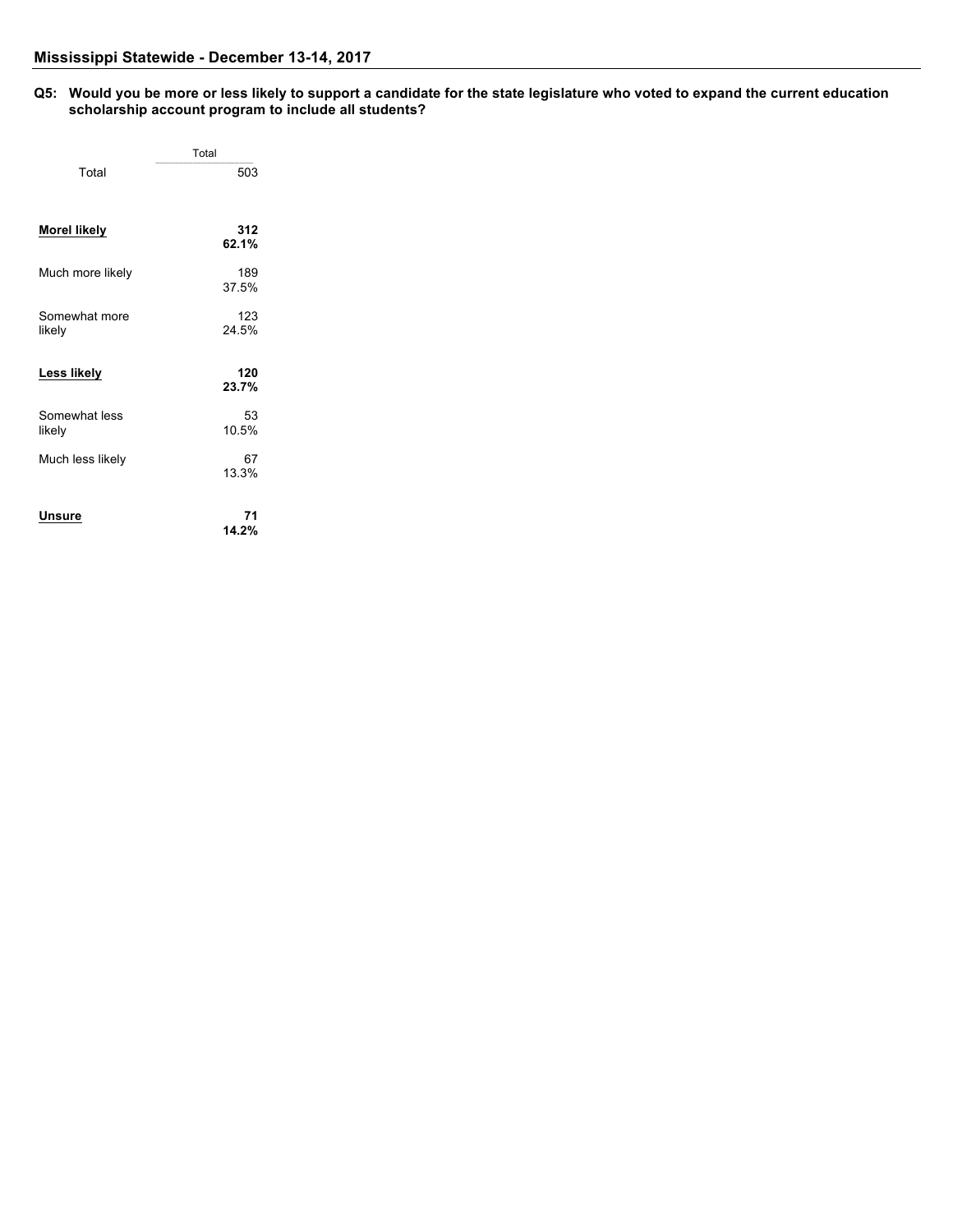## **Q7: What age range do you fall within? What age range do you fall within?**

|             | Total |  |
|-------------|-------|--|
| Total       | 503   |  |
|             |       |  |
| 18-34       | 20    |  |
|             | 4.0%  |  |
| $35 - 49$   | 97    |  |
|             | 19.2% |  |
| 50-64       | 179   |  |
|             | 35.6% |  |
| 65 or older | 207   |  |
|             | 41.2% |  |

#### **Q8: Gender Gender**

|        | Total        |
|--------|--------------|
| Total  | 503          |
| Female | 280<br>55.7% |
| Male   | 223<br>44.3% |

# **Phone Type**

|           | Total        |
|-----------|--------------|
| Total     | 503          |
| Landline  | 334<br>66.5% |
| Cellphone | 169<br>33.5% |

## **General Voter Propensity**

|        | Total |
|--------|-------|
| Total  | 503   |
|        |       |
| High   | 274   |
|        | 54.5% |
| Medium | 154   |
|        | 30.7% |
| Low    | 74    |
|        | 14.8% |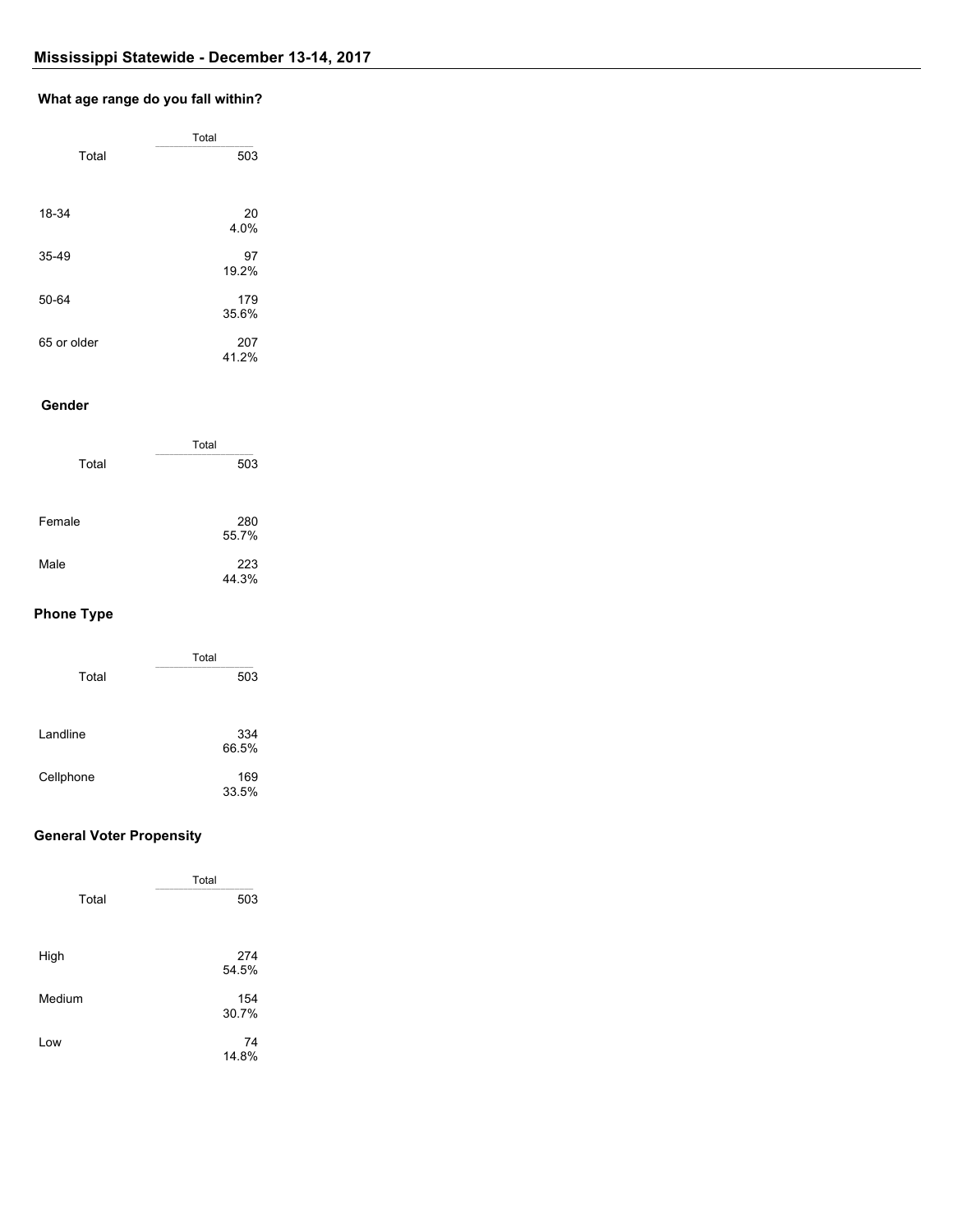#### **Geo**

|         | Total |  |
|---------|-------|--|
| Total   | 503   |  |
|         |       |  |
| North   | 176   |  |
|         | 35.0% |  |
| Central | 198   |  |
|         | 39.3% |  |
| South   | 129   |  |
|         | 25.7% |  |

#### **Designated Market Area**

|                              | Total        |
|------------------------------|--------------|
| Total                        | 503          |
| Jackson, MS                  | 155<br>30.9% |
| Memphis, TN                  | 68<br>13.5%  |
| Columbus et al,<br>MS        | 79<br>15.7%  |
| Baton Rouge, LA              | 6<br>1.2%    |
| Greenwood-<br>Greenville, MS | 30<br>5.9%   |
| Meridian, MS                 | 36<br>7.2%   |
| Hattiesburg-Laurel,<br>MS    | 73<br>14.4%  |
| Mobile et al, AL-FL          | 6<br>1.3%    |
| Biloxi-Gulfport, MS          | 39<br>7.8%   |
| New Orleans, LA              | 11<br>2.2%   |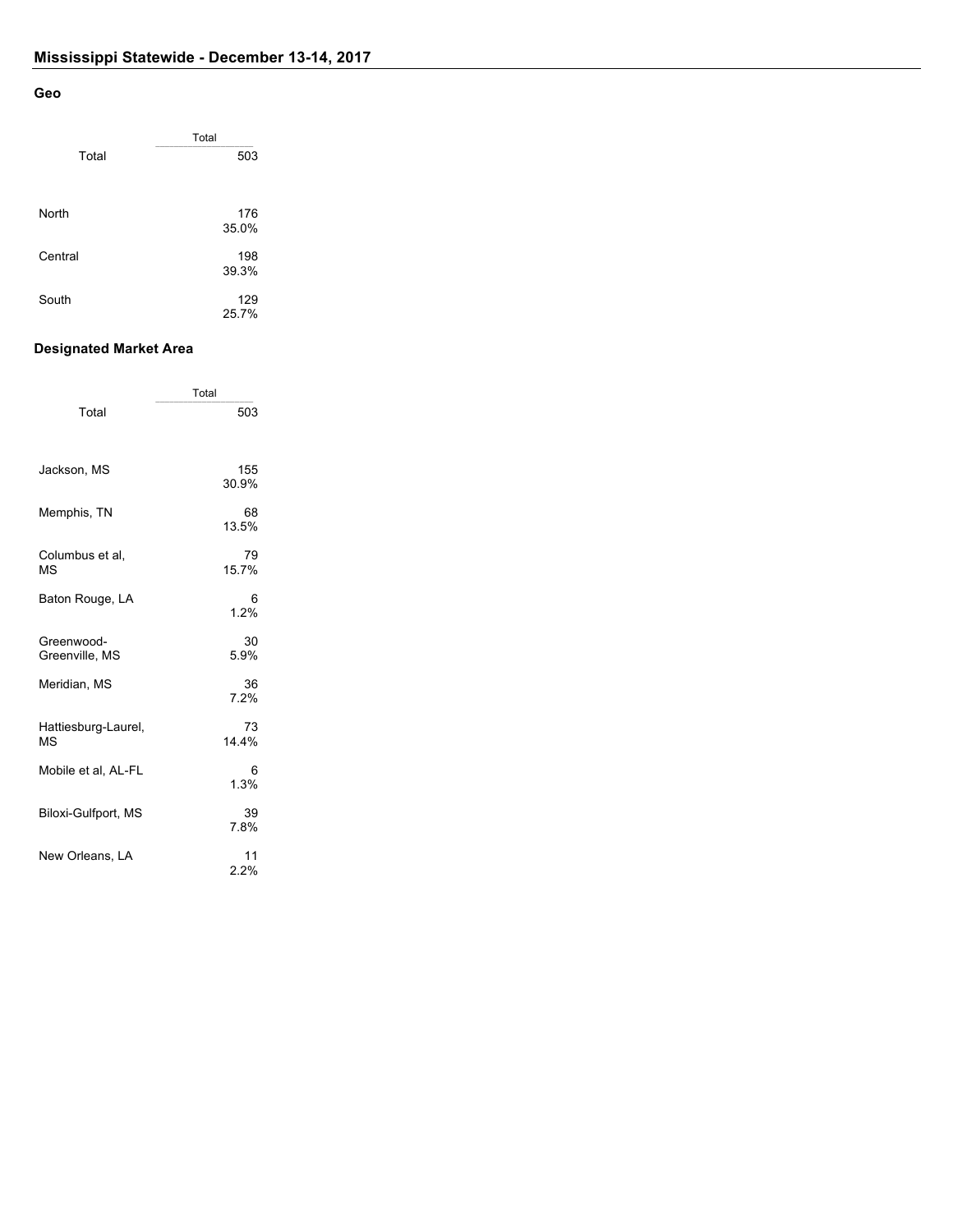# **Political Party**

|             | Total        |
|-------------|--------------|
| Total       | 503          |
|             |              |
|             |              |
| Republican  | 301<br>59.9% |
|             |              |
| Democratic  | 190          |
|             | 37.8%        |
| Independent | 12           |
|             | 2.3%         |
|             |              |

## **Ethnicity**

|              | Total        |  |
|--------------|--------------|--|
| Total        | 503          |  |
| White        | 346<br>68.7% |  |
| <b>Black</b> | 133<br>26.4% |  |
| Hispanic     | 4<br>0.7%    |  |
| Other        | 21<br>4.2%   |  |

## **Estimated Income**

|                 | Total        |
|-----------------|--------------|
| Total           | 503          |
| $<$ \$25k-\$49k | 221<br>43.9% |
| \$50k-\$100k    | 227<br>45.1% |
| > \$100k        | 55<br>11.0%  |

## **College Attendance**

|            | Total        |
|------------|--------------|
| Total      | 503          |
| College    | 235<br>46.7% |
| No College | 268<br>53.3% |